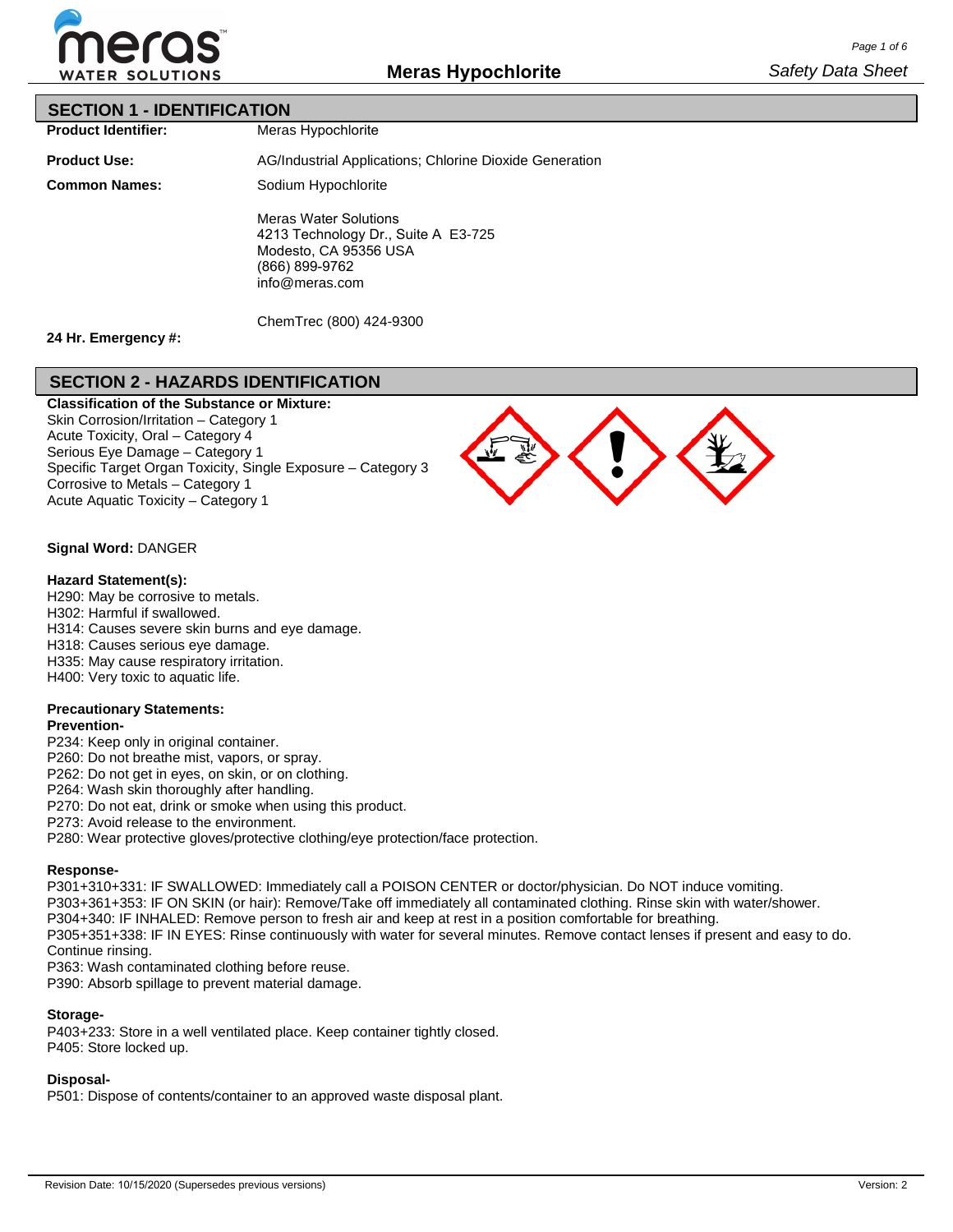

# **SECTION 3 - COMPOSITION / INFORMATION ON INGREDIENTS**

| Ingredient(s)       | <b>CAS No.</b> | (% )<br><b>Concentration</b> |
|---------------------|----------------|------------------------------|
| <b>Hypochlorite</b> | 1-52-9         | 2.5%                         |
| Sodium              | 7681           | $\sim$                       |

| <b>SECTION 4 - FIRST-AID MEASURES</b>                                                           |                                                                                                                                              |
|-------------------------------------------------------------------------------------------------|----------------------------------------------------------------------------------------------------------------------------------------------|
| Inhalation:                                                                                     | Move person to fresh air. In case of unconsciousness, place patient stably in side position for<br>transportation.                           |
| <b>Skin Contact:</b>                                                                            | Take off contaminated clothing and shoes immediately. Immediately wash with water and soap<br>and rinse thoroughly. Call a physician.        |
| Eye Contact:                                                                                    | Rinse opened eye for several minutes under running water. Call a physician.                                                                  |
| Ingestion:                                                                                      | Do NOT induce vomiting; immediately call for medical help.<br>Drink small amounts of water and provide fresh air. Immediately call a doctor. |
| <b>Most Important Symptoms And</b><br><b>Effects, Both Acute And Delayed:</b>                   | No data available.                                                                                                                           |
| Indication Of Any Immediate<br><b>Medical Attention And Special</b><br><b>Treatment Needed:</b> | No data available.                                                                                                                           |

| <b>SECTION 5 - FIRE-FIGHTING MEASURES</b>                                       |                                                                                                                                                                                                                                                                                                                                                                                                |  |  |  |  |  |  |
|---------------------------------------------------------------------------------|------------------------------------------------------------------------------------------------------------------------------------------------------------------------------------------------------------------------------------------------------------------------------------------------------------------------------------------------------------------------------------------------|--|--|--|--|--|--|
| <b>Suitable Extinguishing Equipment:</b>                                        | <b>Water Spray</b><br>Water Fog<br>Carbon Dioxide<br>Alcohol-Resistant Foam<br>Dry Chemical                                                                                                                                                                                                                                                                                                    |  |  |  |  |  |  |
| <b>Special Hazards Arising From The</b><br><b>Substance Or Mixture:</b>         | May decompose and generate chlorine gas, which is an oxidizer and may support combustion.                                                                                                                                                                                                                                                                                                      |  |  |  |  |  |  |
| <b>Special Protective Equipment And</b><br><b>Precautions For Firefighters:</b> | Do NOT use Mono Ammonium Phosphate (MAP) extinguishers. May cause explosion.<br>Firefighters should wear a self-contained breathing apparatus (SCBA).<br>Use water spray to cool unopened containers.<br>Use caution. See Section 7 for more information on safe handling.<br>See Section 8 for more information on personal protection equipment. See Section 13 for<br>disposal information. |  |  |  |  |  |  |

# **SECTION 6 - ACCIDENTAL RELEASE MEASURES**

| <b>Personal Precautions, Protective</b><br><b>Equipment, And Emergency</b><br><b>Procedures:</b> | Wear appropriate PPE. Use respirator if thresholds are exceeded.<br>Keep from contacting skin or eyes.<br>Ensure adequate ventilation.<br>Evacuate personnel to safe areas.<br>Stay upwind of spilled material.                                                                                   |
|--------------------------------------------------------------------------------------------------|---------------------------------------------------------------------------------------------------------------------------------------------------------------------------------------------------------------------------------------------------------------------------------------------------|
| <b>Environmental Precautions:</b>                                                                | Prevent further release (leakage/spillage) if safe to do so.<br>Do not allow product to enter drains.<br>Do not allow to drain to environment.                                                                                                                                                    |
| <b>Methods And Materials For</b><br><b>Containments And Cleaning Up:</b>                         | Absorb with materials such as dry sand, pads, pillows, and/or snakes.<br>Rinse off affected area with plenty of water.<br>Place contaminated material into suitable, closed containers for disposal.<br>Dispose of contaminated material according to Section 13.<br>Ensure adequate ventilation. |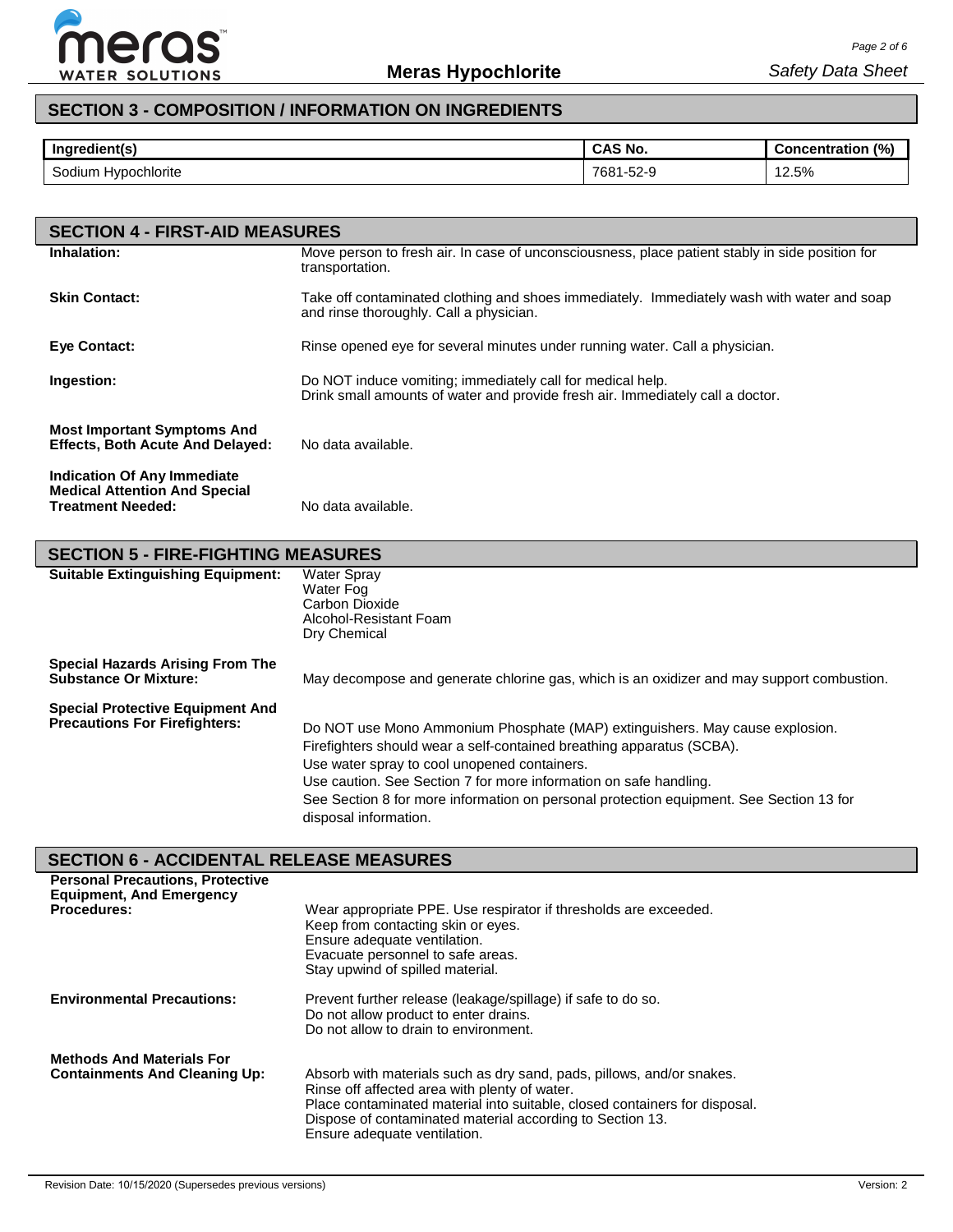

**Reference To Other Sections:** See Section 7 for information on safe handling.

See Section 8 for information on personal protection equipment. See Section 13 for information on proper disposal.

| <b>SECTION 7 - HANDLING AND STORAGE</b> |                                                                                                                                                                                                                                                                                                                                                                                                                                                                                                                      |
|-----------------------------------------|----------------------------------------------------------------------------------------------------------------------------------------------------------------------------------------------------------------------------------------------------------------------------------------------------------------------------------------------------------------------------------------------------------------------------------------------------------------------------------------------------------------------|
| <b>Handling Precautions:</b>            | Avoid contact with eyes, skin, or clothing.<br>Do not ingest.<br>Use approved containers only.<br>Keep containers closed when not in use.<br>Keep ignition sources away.<br>Do not expose containers to open flame, excessive heat, or direct sunlight.<br>Do not puncture or drop containers.<br>Handle with care and avoid spillage on the floor.<br>Keep material out of reach of children.<br>Keep material away from incompatible materials.<br>Wash thoroughly after handling.<br>Ensure adequate ventilation. |
| <b>Storage Requirements:</b>            | Keep container tightly closed.<br>Store in a well-ventilated place.<br>Do not store in direct sunlight.<br>Do not freeze.                                                                                                                                                                                                                                                                                                                                                                                            |
| <b>Incompatible Materials:</b>          | Mixing this product with ammonia, acids, detergents, or with organic materials, e.g. feces, urine,<br>etc. will release chlorine gas, which is irritating to eyes, lungs, and mucous membranes.                                                                                                                                                                                                                                                                                                                      |

# **SECTION 8 - EXPOSURE CONTROLS / PERSONAL PROTECTION**

| <b>Exposure Limits:</b> |           |           |                |      |              |         |              |                |
|-------------------------|-----------|-----------|----------------|------|--------------|---------|--------------|----------------|
| Component(s)            | CAS No.   |           | <u>OSHA</u>    |      | <b>NIOSH</b> |         | <b>ACGIH</b> |                |
|                         |           | PEL       | <u>Ceiling</u> | STEL | REL          | Ceiling | T1V          | <u>Ceiling</u> |
| Chlorine                | 7782-50-5 | $0.5$ ppm | $0.5$ ppm      | ppm  | $0.5$ ppm    |         | $0.5$ ppm    |                |

#### **Engineering Controls:**

All ventilation should be designed in accordance with OSHA standard (29 CFR 1910.94).

Use local exhaust at filling zones and where leakage and dust formation is probable. Use mechanical (general) ventilation for storage areas.

Use appropriate ventilation as required to keep Exposure Limits in Air below TLV & PEL limits.

#### **Personal Protective Equipment:**

All safety equipment should be tested and approved under appropriate government standards such as NIOSH (US) or EN 166 (EU). Type of protective equipment should be selected based on concentration amount and conditions of use of this material. Full-face vapor respirator may be required as backup to engineering controls when proper engineering controls are not in place to keep TLV and PEL limits below defined thresholds. Respiratory protection must comply with 29 CFR 1910.134.

#### Eye/Face-

•Safety glasses or goggles (chemical-resistant)

Skin/Body-

•Gloves (PVC, neoprene, or nitrile) •Apron

Respiratory-

•Air-purifying respirator, if thresholds are exceeded.

General Hygiene Considerations-

•Handle in accordance with good industrial hygiene and safety practice.

•Keep away from foodstuffs, beverages, and feed.

•Wash face, hands, and any exposed skin thoroughly after handling.

•Appropriately dispose of contaminated clothing; wash before re-use, if applicable.

•Avoid contact with eyes, skin, and clothing.

## **SECTION 9 - PHYSICAL AND CHEMICAL PROPERTIES**

**Form:** Liquid **Color:** Yellow **Odor:** Slight chlorine

**Vapor Pressure (Mm Hg):** 12.1 Mm Hg @ 68° F **Vapor Density:** 2.61 (air = 1) **Relative Density:** 10.01 lbs/gal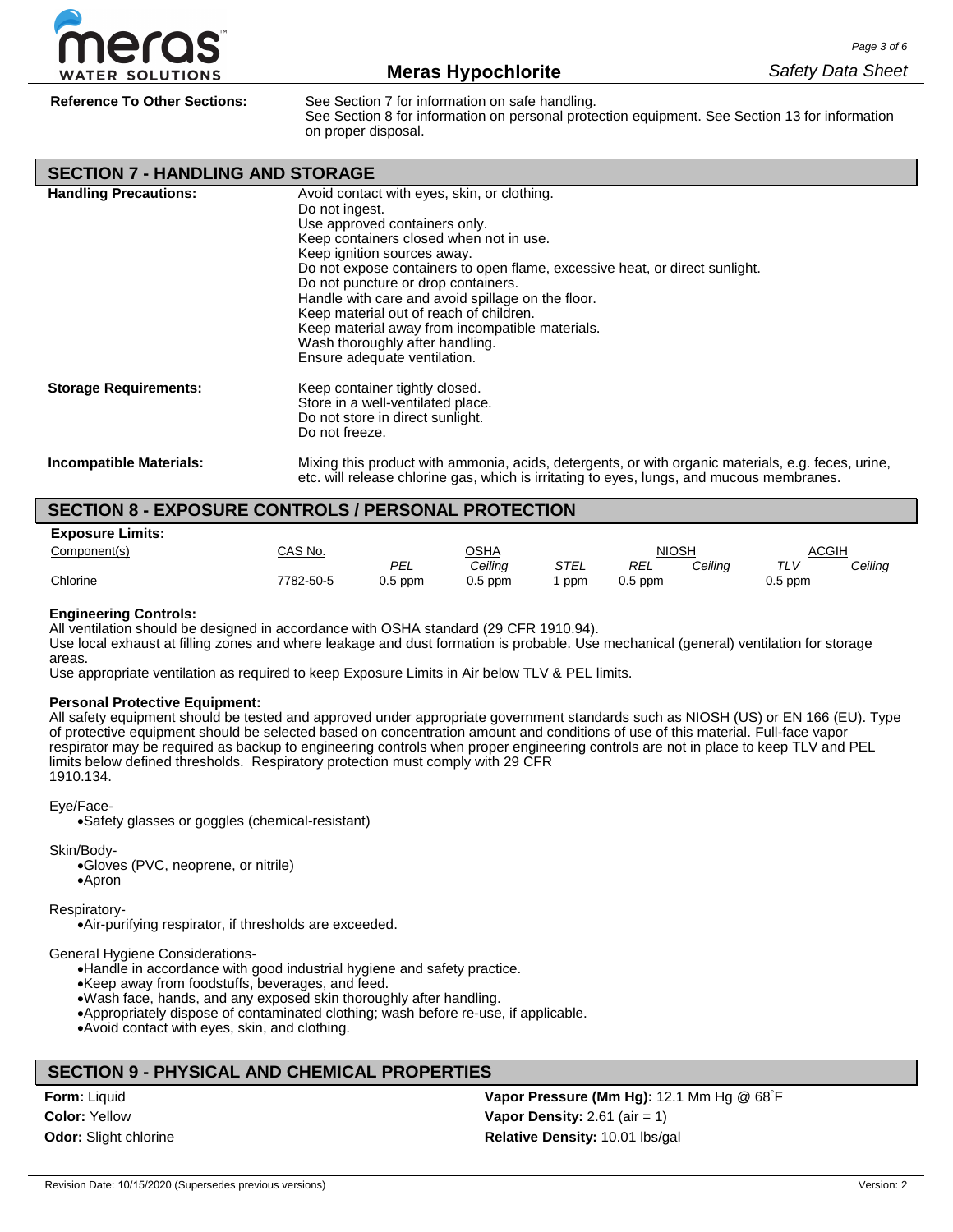

**pH:** 12-12.5

**Melting/Freezing Point:** -17° F **Initial Boiling Point and Boiling Range:** 230° F **Flash Point:** No data available. **Evaporation Rate:** No data available. **Flammability (Solid, Gas):** No data available. **Upper/Lower Flammability or Explosive Limits:** No data available.

**Specific Gravity:** 1.2 **Solubility in Water:** No data available. **Partition Coefficient (N-Octanol/Water):** No data available. **Auto Ignition Temperature:** N/A **Decomposition Temperature:** No data available. **Viscosity:** No data available. **Volatiles (% By Weight):** No data available. **Volatile Organic Compounds (VOC's):** No data available.

# **SECTION 10 - STABILITY AND REACTIVITY**

**Reactivity:** Not reactive under normal and ambient conditions

**Chemical Stability:** Stable under normal and ambient conditions.

**Possibility of Hazardous Reactions:** May develop chlorine if mixed with acidic solutions.

**Conditions to Avoid:** Incompatibilities, flames, ignition sources.

**Incompatible Materials:** Oxidizing agents, acids, nitrogen containing organics, metals, iron, copper, nickel, cobalt, organic materials, and ammonia.

**Hazardous Decomposition Products:** All bleach decomposition is dependent on temperature. For any given temperature, the higher the strength, the faster it decomposes. In summary, for every 10° C increase in storage temperature, the sodium hypochlorite will decompose at an increased rate factor of approximately 3.5.

#### **SECTION 11 - TOXICOLOGICAL INFORMATION Routes of Entry:** Eyes, skin, ingestion, dermal absorption. **Acute Toxicity:** Oral Toxicity (LD<sub>50</sub>)-Dermal Toxicity (LD<sub>50</sub>)-3-5 g/kg (Rat) >2 g/kg (Rabbit) **Primary Eye Irritation: Primary Skin Irritation: Corrosive Corrosive Sensitization:** No data available. **Carcinogenicity:** IARC-ACGIH-NTP-OSHA-**Reproductive Toxicity:** No data available. No data available. No data available. No data available. No data available. **Specific Target Organ Toxicity-Single Exposure:** No data available. **Specific Target Organ Toxicity-Repeated Exposure:** No data available. **Aspiration Hazard:** No data available.

## **SECTION 12 - ECOLOGICAL INFORMATION**

| <b>Ecotoxicity:</b>           |                                                                     |
|-------------------------------|---------------------------------------------------------------------|
| Toxicity to Fish-             | LC <sub>50</sub> - Atlantic Herring: 0.033-0.097 mg/l (96 H)        |
|                               | LC <sub>50</sub> - Shiner Perch: 0.045-0.098 mg/l (96 H)            |
|                               | LC <sub>50</sub> - Pink Salmon: 0.023-0.052 mg/l (96 H)             |
|                               | LC <sub>50</sub> - Fat Head Minnow: 0.22-0.62 mg/l (96 H)           |
| Toxicity to Daphnia and Other |                                                                     |
| Aquatic Invertebrates-        | LC <sub>50</sub> - Water Flea (daphnia magna): 0.07-0.7 mg/l (24 H) |
|                               | LC <sub>50</sub> - Fresh Water Shrimp: 0.4 mg/l (96 H)              |
|                               | LC <sub>50</sub> - Grass Shrimp: $0.52$ mg/l ( $96$ H)              |
|                               |                                                                     |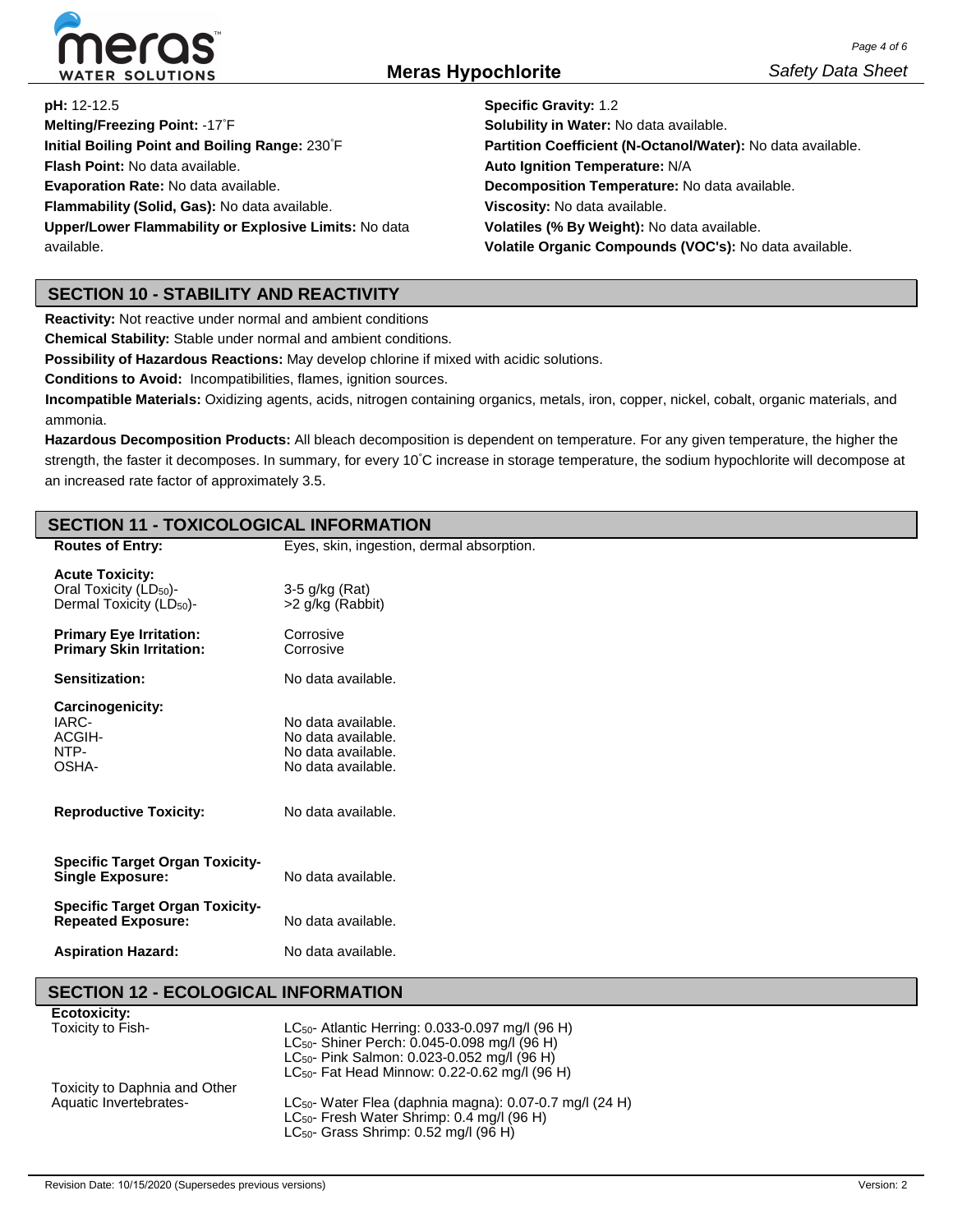

# **Meras Hypochlorite**

| <b>Persistence and Degradability:</b>         | In fresh water, sodium hypochlorite breaks down rapidly into non-toxic compounds when exposed<br>to sunlight. In seawater, chlorine levels decline rapidly; however, hypobromite (which is acutely<br>toxic to aquatic organisms) is formed. EPA believes that the risk of acute exposure to aquatic<br>organisms is sufficiently mitigated by precautionary labeling and National Pollutant Discharge<br>Elimination System (NPDES) permit requirements.<br>This material is inorganic and not subject to biodegradation. |
|-----------------------------------------------|----------------------------------------------------------------------------------------------------------------------------------------------------------------------------------------------------------------------------------------------------------------------------------------------------------------------------------------------------------------------------------------------------------------------------------------------------------------------------------------------------------------------------|
| <b>Bioaccumulation Potential:</b>             | This material is not expected to bioconcentrate in organisms.                                                                                                                                                                                                                                                                                                                                                                                                                                                              |
| <b>Mobility in Soil:</b>                      | No data available.                                                                                                                                                                                                                                                                                                                                                                                                                                                                                                         |
| <b>Results of PBT and vPvB</b><br>Assessment: | Not conducted.                                                                                                                                                                                                                                                                                                                                                                                                                                                                                                             |
| <b>Other Adverse Effects:</b>                 | Not readily biodegradable. Water polluting material. May be harmful to the environment if released<br>in large quantities. This material is very toxic to aquatic life.                                                                                                                                                                                                                                                                                                                                                    |

### **SECTION 13 - DISPOSAL CONSIDERATIONS**

| <b>Recommendation:</b>  | Hazardous wastes shall be managed responsibly.<br>Contact a licensed professional waste disposal service to dispose of this material.<br>Do not allow product to reach the sewage system.<br>Disposal must comply will local, state, and federal regulations.<br>Do not discharge effluent containing this product into lakes, streams, ponds, estuaries, oceans, or<br>other waters unless in accordance with the requirements of an NPDES permit. |
|-------------------------|-----------------------------------------------------------------------------------------------------------------------------------------------------------------------------------------------------------------------------------------------------------------------------------------------------------------------------------------------------------------------------------------------------------------------------------------------------|
| <b>Cleansing agent:</b> | Water should be used as a cleansing agent to rinse containers and/or soiled PPE.                                                                                                                                                                                                                                                                                                                                                                    |

# **SECTION 14 - TRANSPORTATION INFORMATION**

**US DOT** UN Number: 1791 Class: 8 Packing Group: III Proper Shipping Name: Hypochlorite Solutions (Sodium Hypochlorite) Marine Pollutant: Yes



Corrosiv

## **IMDG**

UN Number: 1791 Class: 8 Packing Group: III EMS-No.: F-A, S-B Proper Shipping Name: Hypochlorite Solutions (Sodium Hypochlorite)

### **IATA**

UN Number: 1791 Class: 8 Packing Group: III Proper Shipping Name: Hypochlorite Solutions (Sodium Hypochlorite)

### *Limited Quantity:* <1.3 gallons

(Product is exempt from certain regulations when shipping limited quantities)

# **SECTION 15 - REGULATORY INFORMATION**

### **EPA Registration No.:**

**Cal DPR Registration No.:**

|                                  |           | <b>EPCRA EHS</b> |           | <b>CERCLA HS</b> | <b>CAA 112r</b> | EPCRA 313 | <b>Prop 65 Listed</b> |
|----------------------------------|-----------|------------------|-----------|------------------|-----------------|-----------|-----------------------|
| <b>Listed Hazardous Chemical</b> | CAS No.   | RQ (lbs)         | TPQ (lbs) | RQ (lbs)         | TQ (lbs)        |           |                       |
| Sodium Hypochlorite              | 7681-52-9 |                  |           | 100              |                 |           |                       |